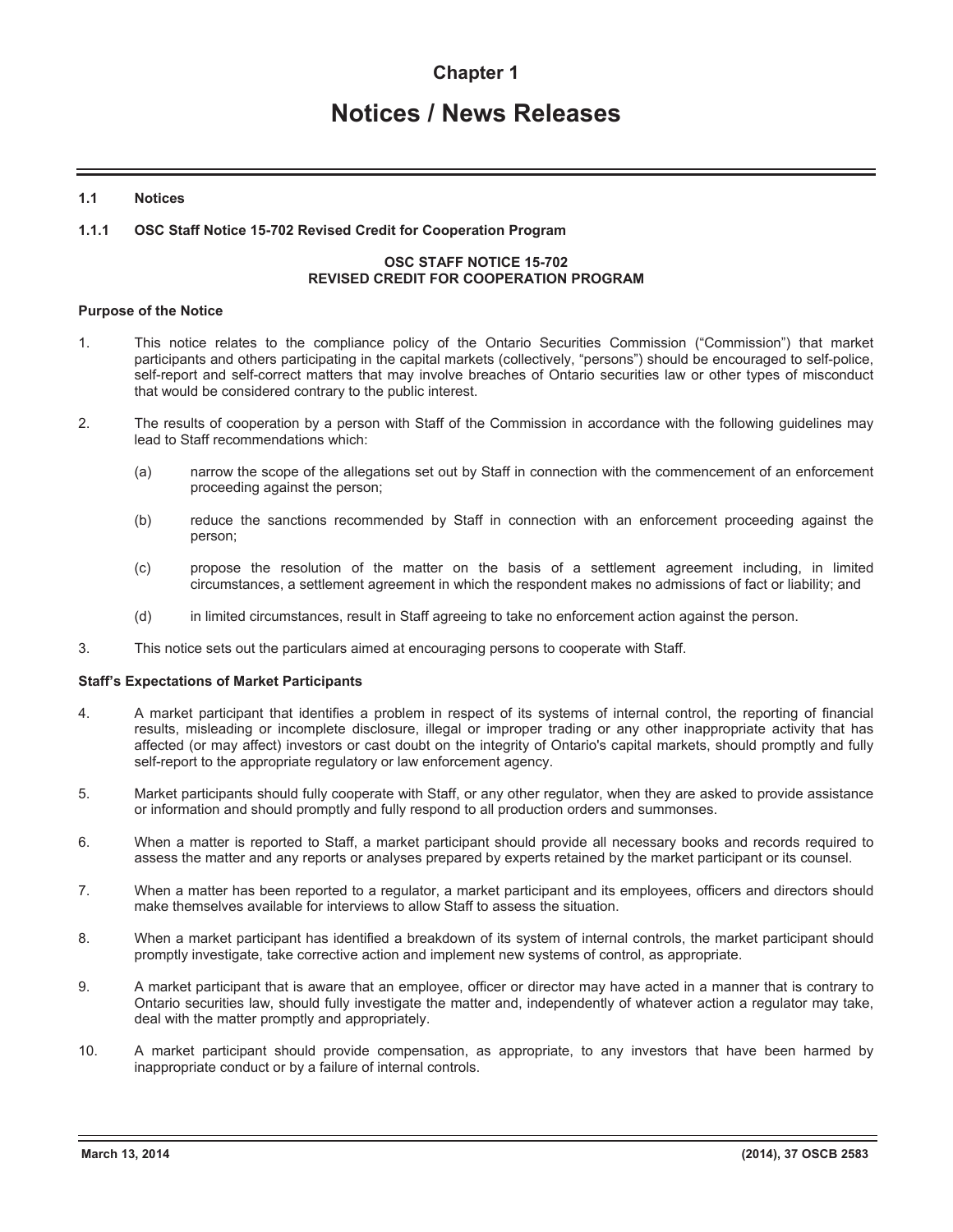# **What is Not Viewed as Cooperation**

- 11. In general, Staff will not give credit for cooperation to a market participant in situations where, during the course of an investigation, the market participant puts the interest of the firm or its officers, directors or employees ahead of its obligations to clients, shareholders or the integrity of Ontario's capital markets.
- 12. Specifically, no credit for cooperation will be given when market participants:
	- (a) fail to promptly and fully report serious breaches of Ontario securities law to Staff or to another regulator when the facts of the matter are known to them;
	- (b) withhold information that, in light of the circumstances, should be provided to Staff;
	- (c) arrange their affairs in such a manner as to delay reporting a matter that should be reported or to claim a privilege to avoid providing details of potential breaches of Ontario securities law;
	- (d) undertake to provide Staff with books, records or information and then fail to comply with the undertaking or fail to provide the required documents in a timely fashion;
	- (e) misrepresent the facts of a situation;
	- (f) destroy documents in an attempt to avoid production of the records;
	- (g) invoke legal advice as a defence, but refuse to disclose the advice;
	- (h) enter into settlement arrangements with employees, clients or shareholders that include an agreement not to disclose information to a regulator or an agreement to withdraw any existing complaints; and
	- (i) continue the inappropriate conduct or fail to correct internal control problems after the conduct or internal control problems have been identified to senior management and/or the board of directors.

### **Examples of Credit For Cooperation**

- 13. In general, if a potential respondent acts in a responsible and cooperative manner during the course of an investigation and has self-policed, self-reported and self-corrected the matters under investigation, Staff may agree that it may be in the public interest to resolve the matter by:
	- (a) recommending that the matter not proceed by way of a quasi-criminal prosecution before the courts under section 122 of the *Securities Act* ("Act") and/or an application before the courts under section 128 of the Act;
	- (b) issuing a Notice of Hearing and Statement of Allegations in respect of an administrative proceeding before the Commission under section 127 of the Act that recognizes and gives credit for cooperation by narrowing the scope of the allegations;
	- (c) recommending the resolution of an enforcement proceeding before the Commission on the basis of a settlement agreement that recognizes and gives credit for cooperation by, for example, narrowing the description of underlying facts and including a joint recommendation respecting sanctions;
	- (d) not issuing a Notice of Hearing and Statement of Allegations in connection with an administrative proceeding before the Commission under section 127 of the Act but rather recommending that the matter be addressed by one or more of the following:
		- (i) placing terms and conditions on a potential respondent's registration; or
		- (ii) obtaining an undertaking from the person that, in the future, they will not violate Ontario securities law; or
	- (e) in appropriate circumstances, concluding the matter without taking any action against the potential respondent.
- 14. As a practical matter, greater cooperation during the course of an investigation will lead to reduced costs incurred by the Commission and Staff, and consequently, a reduction of the potential costs that might be assessed under section 127.1 of the Act.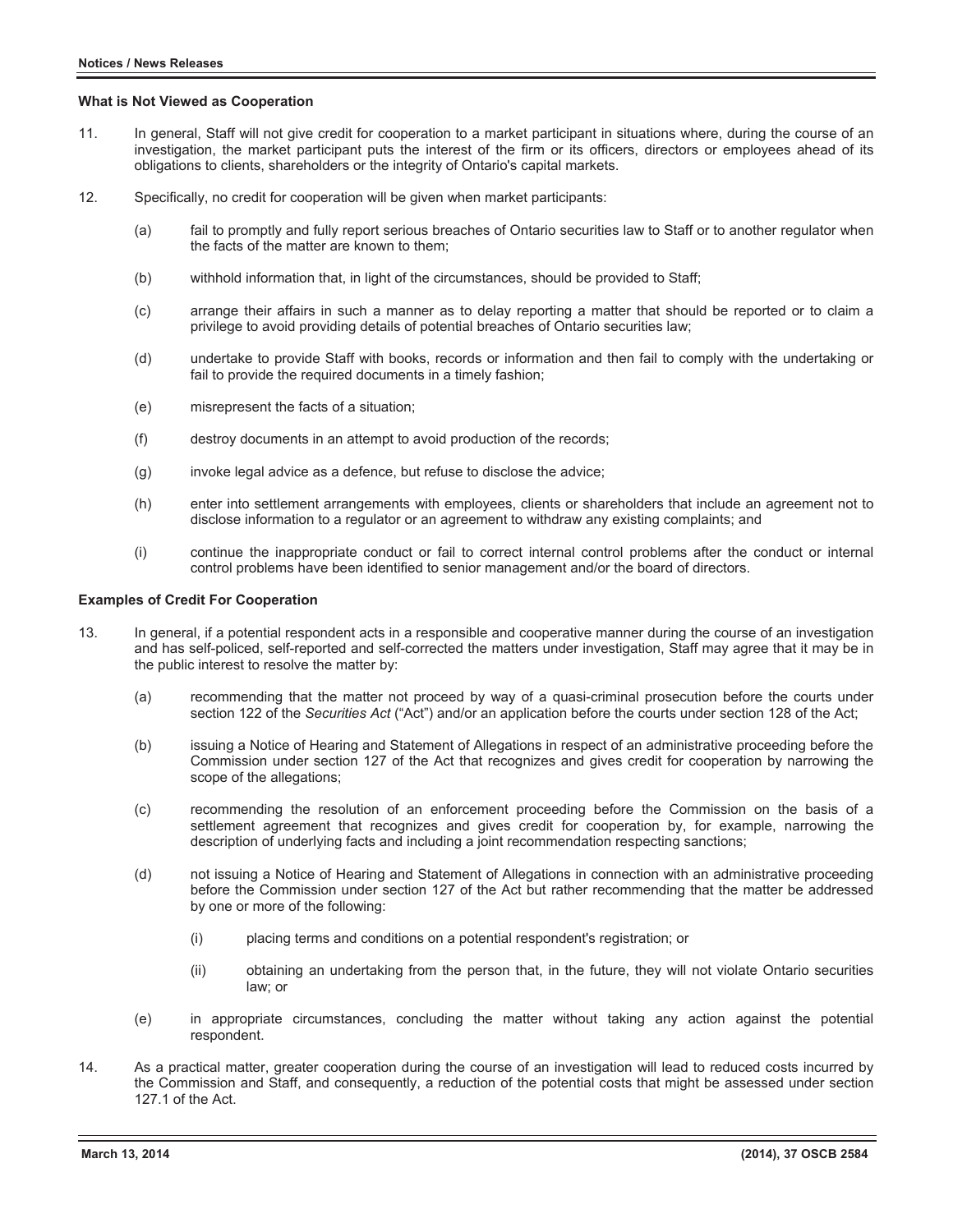15. During the course of the investigation, persons who have been less than cooperative up to a point in time, may decide thereafter to fully cooperate with Staff, and in these circumstances, such persons would normally receive partial credit for the cooperation.

#### **Settlement Agreements without Admissions of Fact or Liability**

- 16. In limited circumstances, having regard to the factors set out in paragraph 17 below, Staff may conclude that it is appropriate to recommend to a Commission hearing panel that an enforcement matter be resolved on the basis of a settlement agreement in which the respondent makes no admissions respecting facts or that it contravened Ontario securities law or acted contrary to the public interest, and which would include:
	- (a) facts declared by Staff to be true based on its investigation and which are not denied by the respondent;
	- (b) the respondent's acceptance of the settlement agreement as a basis for resolving the proceeding; and
	- (c) the agreed sanctions in light of the conduct described in the settlement agreement.
- 17. Factors that Staff may consider in evaluating whether it may be appropriate to recommend to a Commission hearing panel the resolution of an enforcement matter on the basis of a settlement agreement that does not include admissions of fact or liability by the respondent include:
	- (a) the extent to which the person provided prompt, detailed and candid cooperation during Staff's investigation;
	- (b) the degree and timeliness of the self-reporting undertaken by the person in light of the circumstances of the misconduct;
	- (c) the degree of investor harm caused by the person's conduct;
	- (d) the remedial steps taken by the person to address the misconduct;
	- (e) the agreement of the person to pay such amounts as may be appropriate in the circumstances including, where appropriate, a payment for the benefit of third parties (such as compensation to persons affected by the misconduct) and costs of the investigation;
	- (f) the agreement of the person to cease the underlying conduct and undertaking to refrain from re-offending in the future;
	- (g) the deterrent effect of the settlement agreement on the future conduct of the person and others in the capital market; and
	- (h) the agreement of the person to pay monetary amounts, if any, contemplated by the settlement agreement contemporaneously with the approval of the settlement agreement.
- 18. Staff emphasize that they will continue to hold persons appropriately accountable for their misconduct.
- 19. Staff note that the Commission's Rules of Procedure respecting the consideration and approval of settlement agreements apply equally to settlement agreements in which the respondent makes no admissions of fact or liability and, accordingly, any such proposed resolution of an enforcement matter will be subject to the adjudicative discretion of an independent Commission hearing panel whether to approve any such settlement.
- 20. Notwithstanding the foregoing, a no-contest settlement agreement would not be available in any of the following circumstances:
	- (a) the person has engaged in abusive, fraudulent or criminal conduct;
	- (b) the person's misconduct has resulted in investor harm which has not been addressed in a satisfactory manner; and
	- (c) the person has misled or obstructed Staff during its investigation.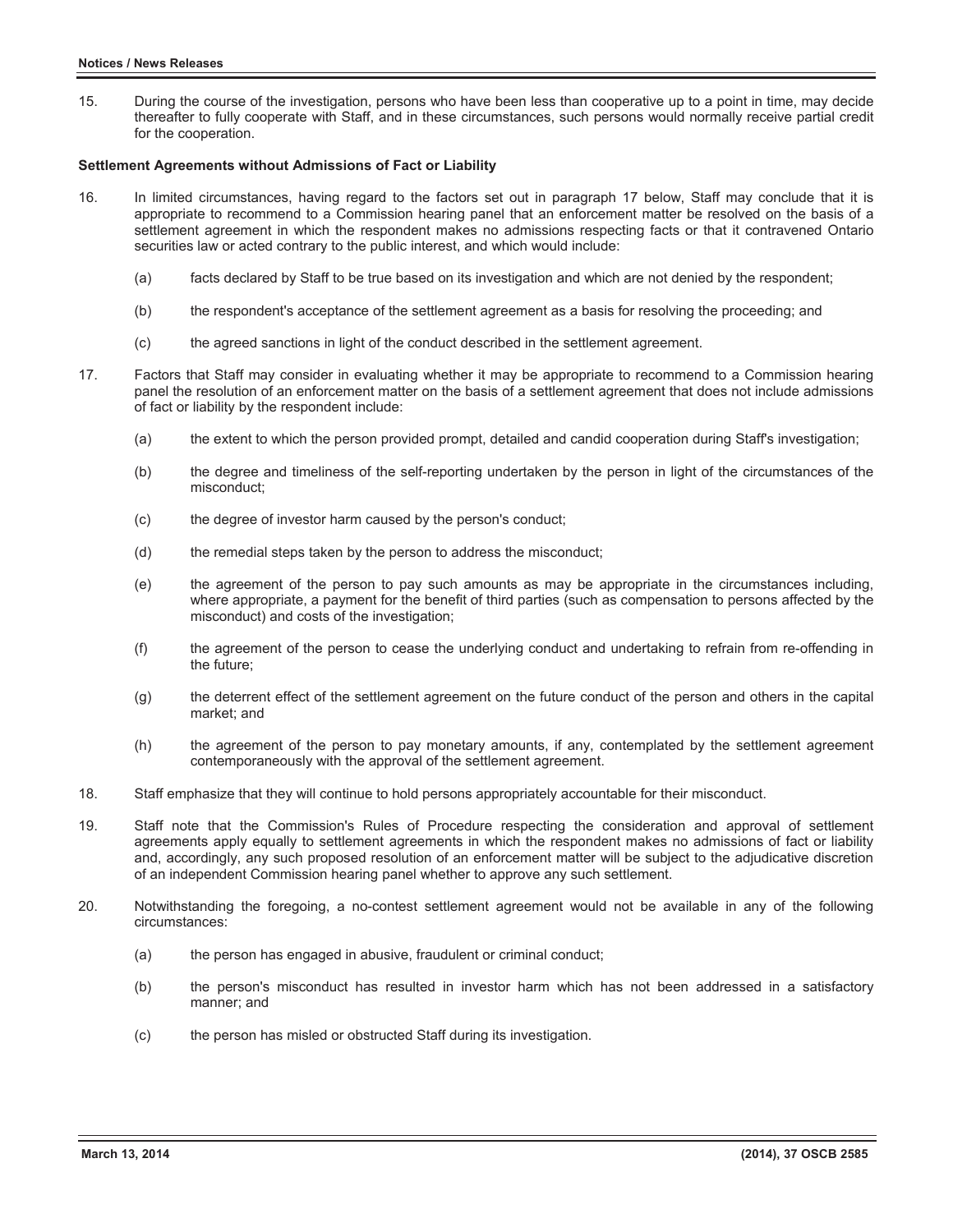#### **No Enforcement Action Agreements**

- 21. In limited circumstances Staff may, in the exercise of its prosecutorial discretion, conclude that it is appropriate to refrain from taking enforcement action against a person, including through entering into a no enforcement action agreement with the person. Factors informing the availability of this form of credit for cooperation include:
	- (a) proactive self-reporting, cooperation with Staff and self-remediation;
	- (b) misconduct that reflects an inadvertent technical and/or isolated breach of Ontario securities law;
	- (c) the degree of investor harm caused by the person's conduct and related remedial steps taken to address that harm;
	- (d) the cessation of the underlying conduct by the person and undertaking to refrain from re-offending in the future;
	- (e) the agreement of the person to pay such amounts as may be appropriate in the circumstances, including, where appropriate, a payment for the benefit of third parties (such as compensation to persons affected by the misconduct) and costs of the investigation;
	- (f) the deterrent effect on the future conduct of the person; and
	- (g) in circumstances involving multi-person misconduct, a commitment by the person to provide Staff with active and ongoing cooperation respecting Staff's investigation and prosecution of other persons.

#### **How to Contact Staff to Self-report and Offer Cooperation**

- 22. A person may contact Staff to self-report and/or offer his/her cooperation in a number of ways:
	- (a) persons are encouraged to directly contact Enforcement Staff as well as the OSC Contact Centre;
	- (b) market participants that are the subject of a compliance review by Staff are encouraged to directly provide their information to Compliance Staff; and
	- (c) persons may contact Staff indirectly through their legal counsel as a step toward providing information.
- 23. Staff will generally require a person that is self-reporting and/or offering to provide cooperation to disclose particulars about their conduct and the circumstances so that Staff may evaluate the information and the potential benefits of cooperation, including possible credit. For example:
	- (a) a fact witness can forward documentation to Staff and attend an interview with Staff to provide further particulars and respond to questions; or
	- (b) a person who has failed to comply with Ontario securities law or acted contrary to the public interest can contact Staff directly (or through his/her legal counsel) to propose a meeting during which the person can provide particulars about his/her misconduct and discuss the prospect of offering cooperation to Staff respecting an investigation into the conduct of other persons.
- 24. At the discretion of Staff, a meeting with a person who may have engaged in misconduct may be held on the understanding that statements made by the person to Staff during the meeting would not be used against the person in subsequent enforcement proceedings by the Commission; however, the Commission and Staff could use statements made during the meeting for other purposes, including:
	- (a) as a source of leads to discover additional evidence;
	- (b) for impeachment purposes if the person makes later statements that are inconsistent;
	- (c) in a prosecution for perjury, obstructing justice and/or the giving of contradictory evidence; and
	- (d) sharing the information with another securities, derivatives or financial regulatory authority or self-regulatory body or organization.